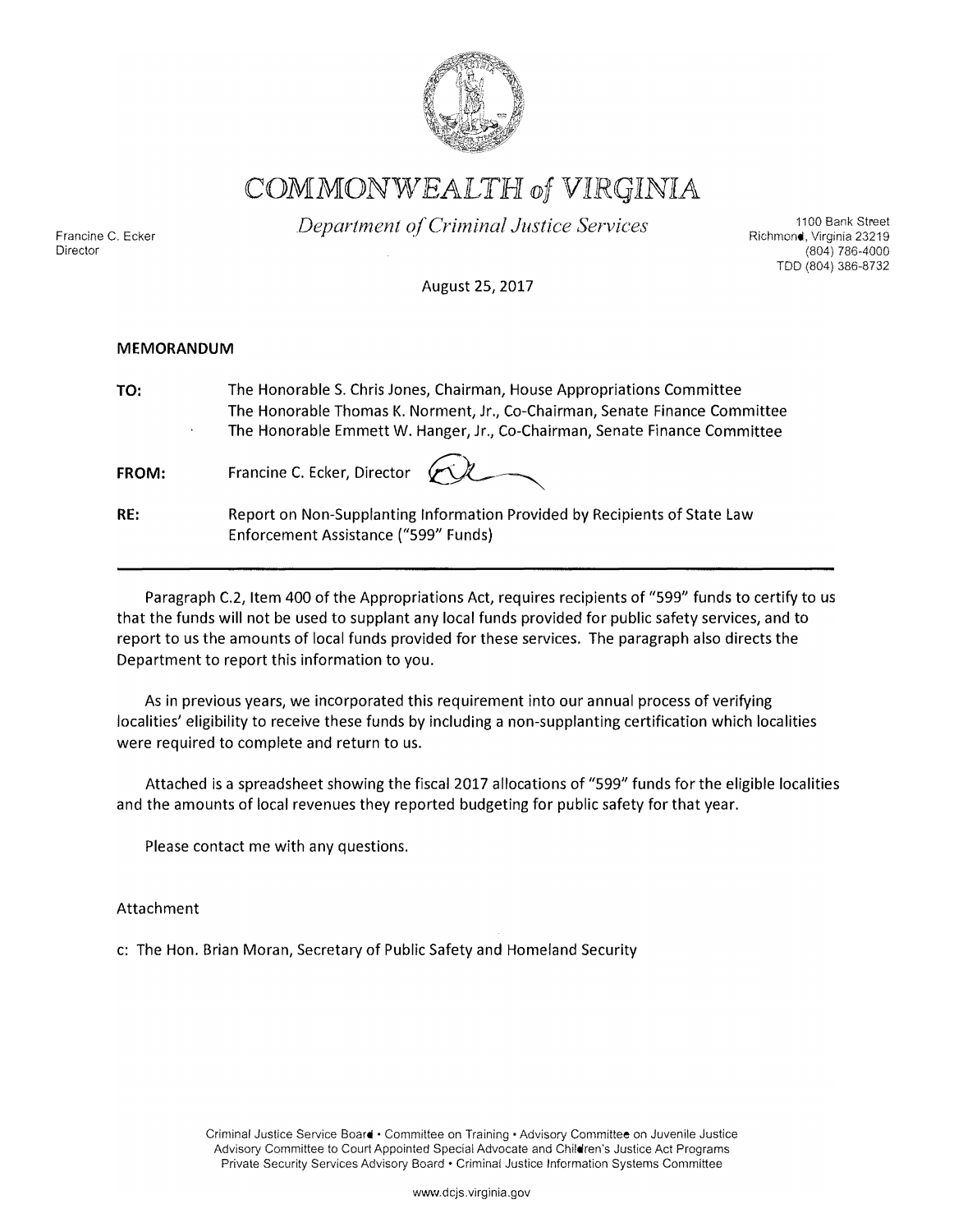|                          | FY 2017 '599'  | <b>FY 2017 Local</b>          |
|--------------------------|----------------|-------------------------------|
|                          | <b>Funding</b> | <b>Public Safety</b>          |
|                          |                | <b>Funding</b>                |
| <b>TOTAL AID</b>         |                | \$177,964,014 \$1,683,375,301 |
| Counties<br>Albemarle Co | \$2,073,277    |                               |
| Arlington Co             | \$6,347,639    | \$36,237,027<br>\$66,049,936  |
| Chesterfield Co          | \$7,698,933    | \$61,373,300                  |
| Fairfax Co               | \$24,495,337   | \$397,054,032                 |
| Henrico Co               | \$8,801,458    | \$63,463,820                  |
| James City Co            | \$1,363,002    | \$8,897,707                   |
| Prince George Co         | \$903,956      |                               |
| Prince William Co        | \$9,483,879    | \$9,533,763                   |
| Roanoke Co               | \$1,851,631    | \$84,595,978<br>\$12,052,758  |
| <b>County Aid</b>        | \$63,019,111   | \$739,258,321                 |
| Cities                   |                |                               |
| Alexandria C             | \$5,553,728    | \$61,211,944                  |
| Bedford C (now town)     | \$251,547      | \$20,027,048                  |
| <b>Bristol C</b>         | \$998,156      | \$10,664,423                  |
| Buena Vista C            | \$182,422      | \$2,091,590                   |
| Charlottesville C        | \$2,077,467    | \$15,316,199                  |
| Chesapeake C             | \$6,502,735    | \$48,650,977                  |
| Colonial Heights C       | \$579,874      | \$7,887,256                   |
| Covington C              | \$265,409      | \$1,666,982                   |
| Danville C               | \$2,606,199    | \$27,402,490                  |
| Emporia C                | \$212,293      | \$3,869,408                   |
| <b>Fairfax C</b>         | \$614,285      | \$12,236,122                  |
| Falls Church C           | \$332,712      | \$6,494,642                   |
| Franklin C               | \$417,544      | \$2,600,456                   |
| Fredericksburg C         | \$803,611      | \$9,550,481                   |
| Galax C                  | \$323,595      | \$1,998,821                   |
| Hampton C                | \$6,733,487    | \$23,219,012                  |
| Harrisonburg C           | \$1,350,906    | \$10,910,551                  |
| Hopewell C               | \$1,307,794    | \$7,216,328                   |
| Lexington C              | \$197,439      | \$1,803,787                   |
| Lynchburg C              | \$3,025,153    | \$13,552,249                  |
| Manassas C               | \$1,219,798    | \$15,826,370                  |
| Manassas Park C          | \$433,342      | \$4,525,069                   |
| Martinsville C           | \$868,655      | \$2,468,252                   |
| <b>Newport News C</b>    | \$9,023,581    | \$111,993,540                 |
| Norfolk C                | \$11,534,797   | \$68,500,916                  |
| Norton C                 | \$222,611      | \$2,198,832                   |
|                          |                |                               |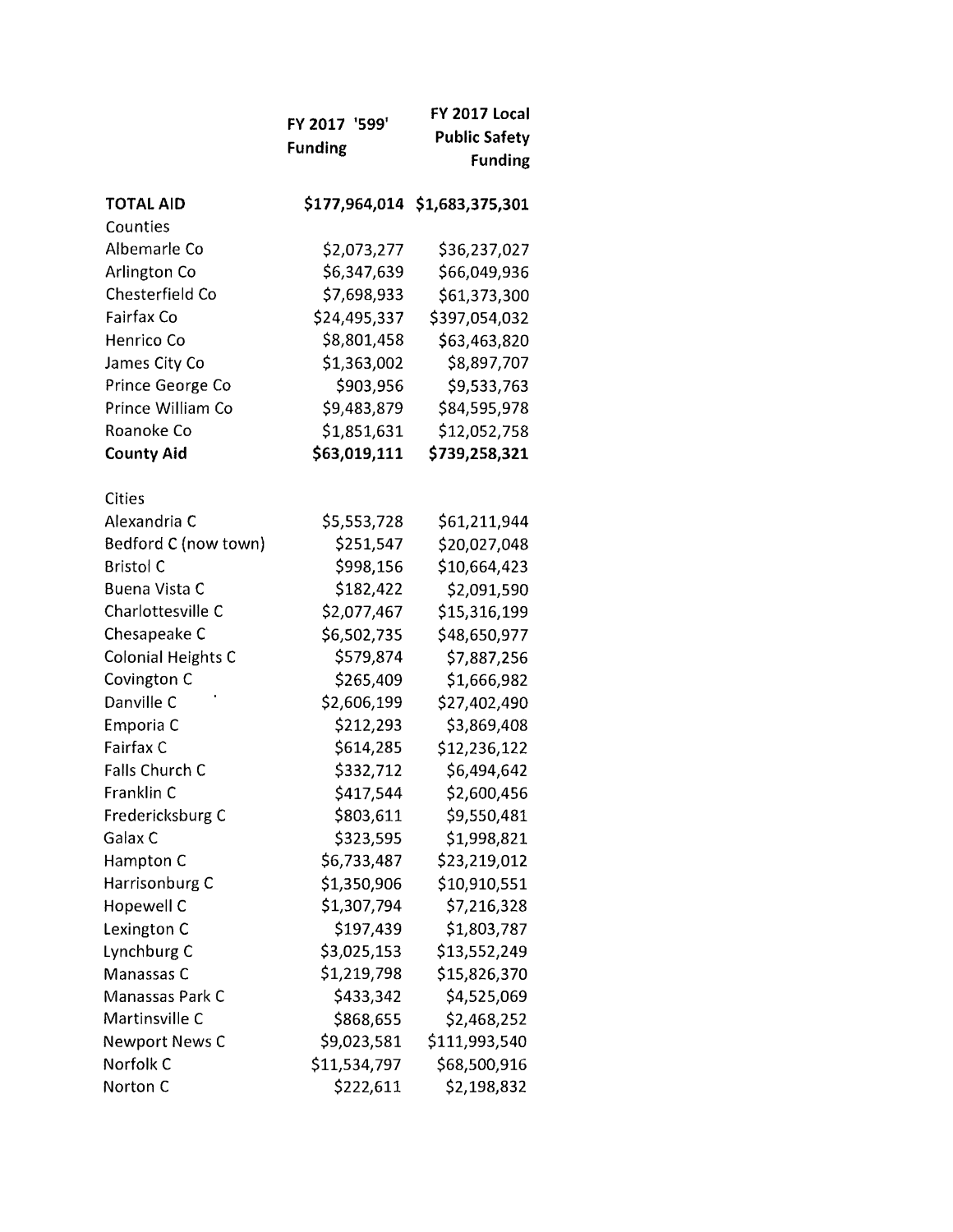| Petersburg C         | \$2,087,344   | \$8,341,393   |
|----------------------|---------------|---------------|
| Poquoson C           | \$240,713     | \$2,406,619   |
| Portsmouth C         | \$5,972,980   | \$29,843,289  |
| Radford C            | \$483,927     | \$3,682,436   |
| Richmond C           | \$14,341,364  | \$89,012,956  |
| Roanoke C            | \$5,511,320   | \$25,058,898  |
| Salem C              | \$663,747     | \$6,456,794   |
| <b>Staunton C</b>    | \$886,253     | \$5,255,435   |
| Suffolk C            | \$2,853,819   | \$21,882,042  |
| Virginia Beach C     | \$11,288,395  | \$94,940,846  |
| Waynesboro C         | \$750,760     | \$9,661,569   |
| Williamsburg C       | \$385,333     | \$3,926,466   |
| Winchester C         | \$838,974     | \$19,608,003  |
| <b>City Aid</b>      | \$103,944,071 | \$813,960,491 |
| Towns                |               |               |
| Abingdon             | \$195,097     | \$2,227,295   |
| Altavista            | \$82,728      | \$1,014,450   |
| Amherst              | \$54,587      | \$385,228     |
| Appalachia           | \$43,600      | \$159,165     |
| Appomattox           | \$42,741      | \$47,572      |
| Ashland              | \$170,643     | \$2,396,826   |
| Berryville           | \$76,436      | \$656,794     |
| <b>Big Stone Gap</b> | \$143,361     | \$1,066,874   |
| Blacksburg           | \$963,737     | \$8,264,120   |
| <b>Blackstone</b>    | \$88,283      | \$1,150,986   |
| Bluefield            | \$129,131     | \$1,423,203   |
| <b>Boones Mill</b>   | \$7,103       | \$10,990      |
| <b>Bowling Green</b> | \$23,644      | \$75,600      |
| Boydton              | \$11,502      | \$37,808      |
| <b>Boykins</b>       | \$14,819      | \$65,000      |
| Bridgewater          | \$130,286     | \$674,150     |
| <b>Broadway</b>      | \$60,682      | \$345,500     |
| <b>Brodnax</b>       | \$7,471       | \$90,914      |
| <b>Brookneal</b>     | \$30,574      | \$190,307     |
| <b>Buchanan</b>      | \$30,526      | \$6,588       |
| <b>Burkeville</b>    | \$11,773      | \$69,927      |
| Cape Charles         | \$29,001      | \$421,061     |
| Cedar Bluff          | \$26,446      | \$307,264     |
| Chase City           | \$58,813      | \$656,257     |
| Chatham              | \$32,001      | \$280,870     |
| Chilhowie            | \$43,847      | \$515,153     |
| Chincoteaque         | \$108,534     | \$995,300     |
| Christiansburg       | \$429,985     | \$6,522,257   |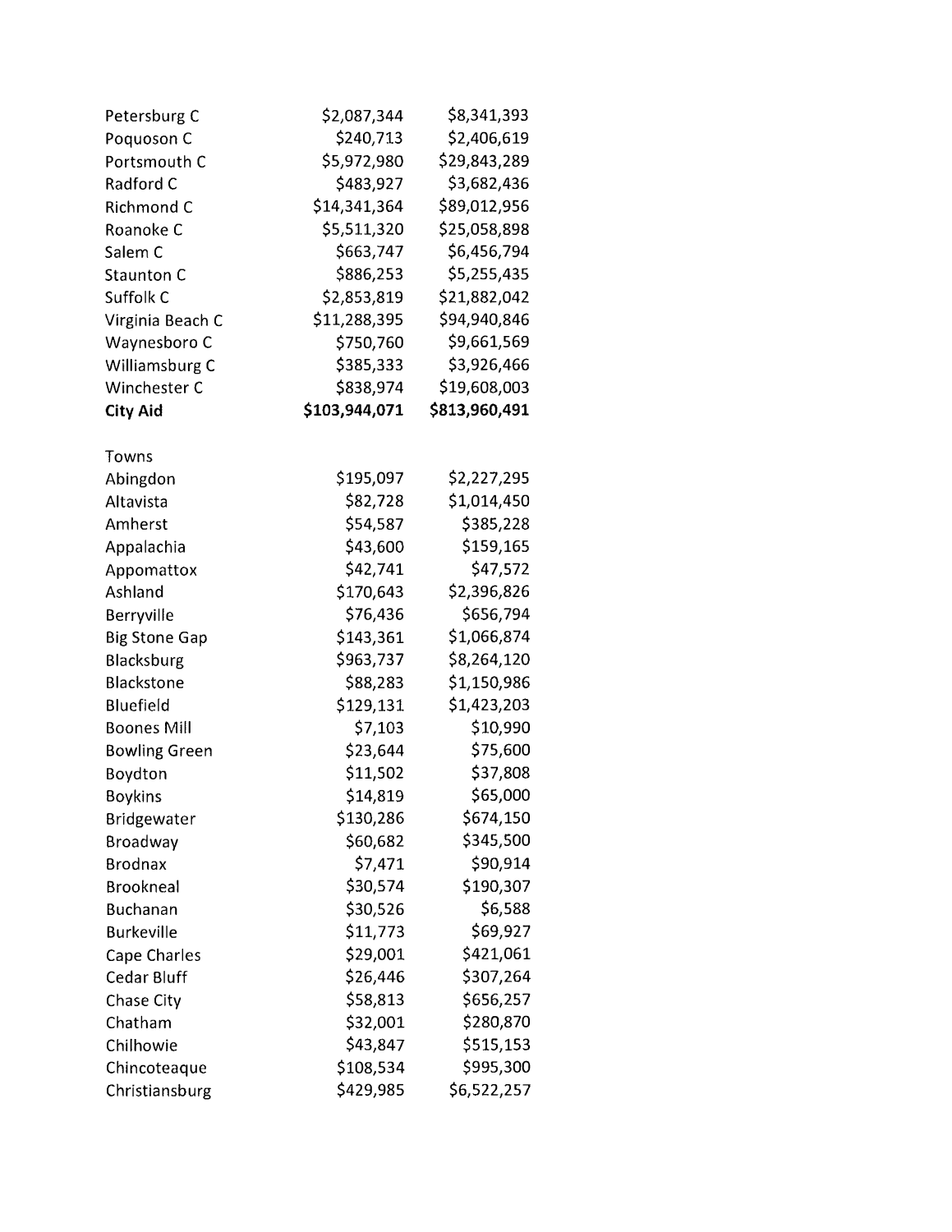| Clarksville           | \$31,827  | \$543,889    |
|-----------------------|-----------|--------------|
| <b>Clifton Forge</b>  | \$194,445 | \$825,715    |
| Clintwood             | \$37,137  | \$315,614    |
| Coeburn               | \$48,787  | \$494,924    |
| <b>Colonial Beach</b> | \$81,131  | \$1,259,945  |
| Courtland             | \$30,550  | \$171,181    |
| Crewe                 | \$56,897  | \$554,900    |
| Culpeper              | \$272,074 | \$4,507,858  |
| Damascus              | \$26,888  | \$429,929    |
| Dayton                | \$33,056  | \$677,936    |
| <b>Drakes Branch</b>  | \$11,945  | \$7,928      |
| Dublin                | \$54,735  | \$605,350    |
| Dumfries              | \$139,313 | \$1,295,204  |
| Edinburg              | \$20,769  | \$98,890     |
| Elkton                | \$50,089  | \$469,092    |
| Exmore                | \$34,532  | \$547,106    |
| Farmville             | \$172,314 | \$2,348,896  |
| Fries                 | \$14,256  | \$22,188     |
| Front Royal           | \$349,248 | \$4,874,045  |
| <b>Gate City</b>      | \$52,596  | \$325,439    |
| <b>Glade Spring</b>   | \$38,120  | \$95,396     |
| Glasgow               | \$25,020  | \$74,104     |
| Glen Lyn              | \$3,981   | \$41,550     |
| Gordonsville          | \$38,758  | \$576,200    |
| Gretna                | \$30,132  | \$208,470    |
| Grottoes              | \$53,235  | \$434,838    |
| Grundy                | \$25,119  | \$352,951    |
| Halifax               | \$32,172  | \$293,556    |
| Haymarket             | \$29,282  | \$715,900    |
| Haysi                 | \$4,448   | \$159,551    |
| Herndon               | \$566,369 | \$9,017,770  |
| Hillsville            | \$67,392  | \$993,290    |
| Honaker               | \$22,660  | \$221,671    |
| Hurt                  | \$30,673  | \$30,673     |
| Independence          | \$22,858  | \$181,505    |
| Iron Gate             | \$9,512   | \$24,000     |
| Jonesville            | \$24,332  | \$187,927    |
| Kenbridge             | \$32,247  | \$284,463    |
| Kilmarnock            | \$29,937  | \$379,305    |
| Lacrosse              | \$14,894  | \$76,106     |
| Lawrenceville         | \$30,329  | \$492,519    |
| Lebanon               | \$79,312  | \$896,500    |
| Leesburg              | \$855,988 | \$12,794,068 |
| Louisa                | \$36,302  | \$476,226    |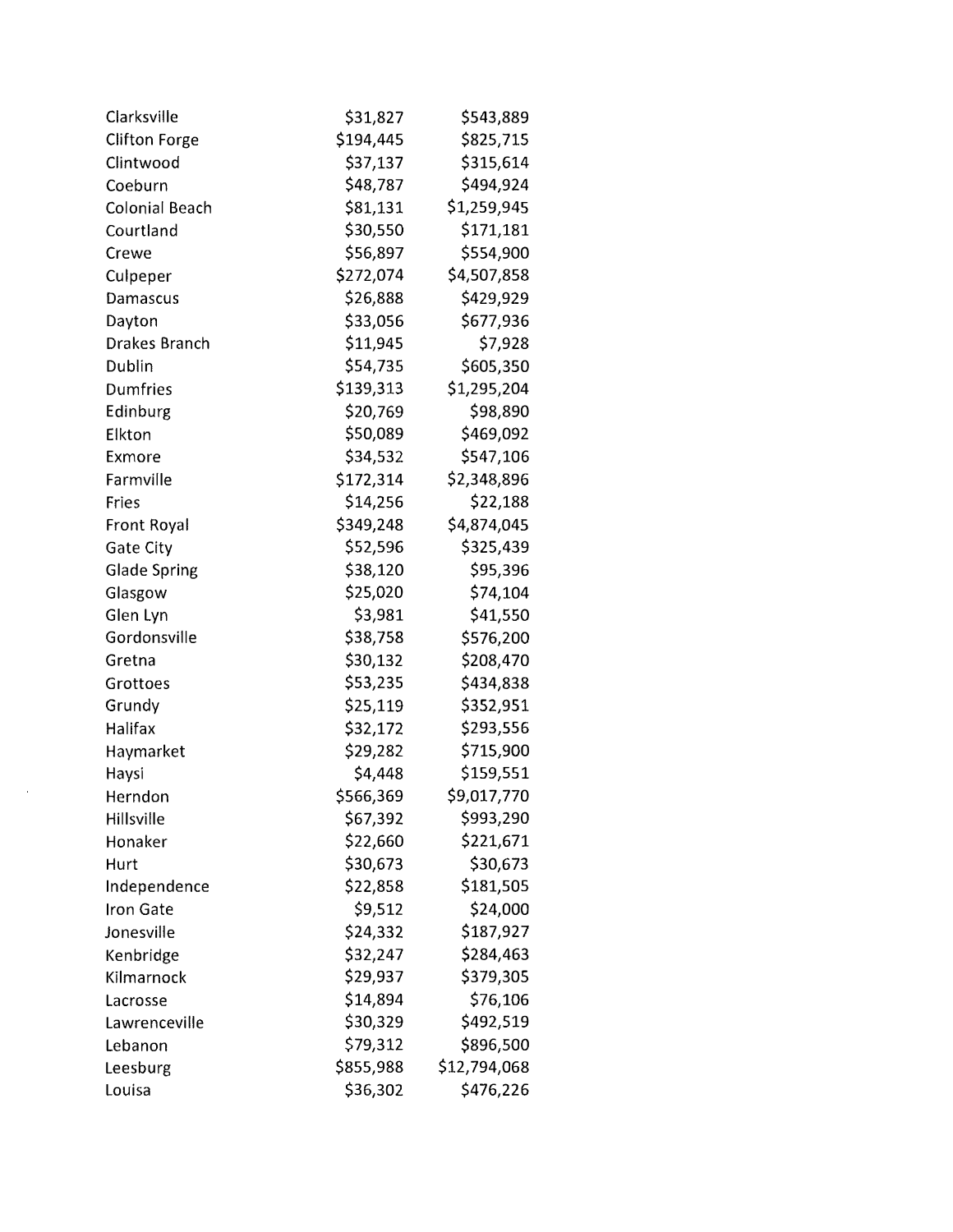| Luray                | \$119,890 | \$1,200,320 |
|----------------------|-----------|-------------|
| Marion               | \$151,594 | \$1,581,309 |
| Mckenney             | \$11,822  | \$29,299    |
| Middleburg           | \$20,695  | \$777,195   |
| Middletown           | \$26,740  | \$351,243   |
| Montross             | \$7,643   | \$0         |
| Mount Jackson        | \$42,568  | \$421,100   |
| <b>Narrows</b>       | \$52,719  | \$322,776   |
| <b>New Market</b>    | \$44,190  | \$376,000   |
| Occoquan             | \$21,983  | \$85,932    |
| Onancock             | \$36,694  | \$332,811   |
| Onley                | \$12,239  | \$338,876   |
| Orange               | \$106,348 | \$1,268,529 |
| Parksley             | \$20,571  | \$160,184   |
| Pearisburg           | \$68,055  | \$602,460   |
| Pembroke             | \$28,583  | \$161,015   |
| Pennington Gap       | \$43,527  | \$43,527    |
| Pocahontas           | \$10,643  | \$55,000    |
| Pound                | \$26,642  | \$301,638   |
| Pulaski              | \$225,352 | \$2,187,269 |
| Purcellville         | \$110,082 | \$2,037,699 |
| Quantico             | \$17,587  | \$161,726   |
| Remington            | \$16,394  | \$53,117    |
| <b>Rich Creek</b>    | \$16,664  | \$52,176    |
| Richlands            | \$138,003 | \$1,946,935 |
| <b>Rocky Mount</b>   | \$111,951 | \$2,056,726 |
| <b>Rural Retreat</b> | \$32,959  | \$70,088    |
| Saltville            | \$55,816  | \$471,327   |
| Scottsville          | \$13,018  | \$183,671   |
| Shenandoah           | \$46,133  | \$421,692   |
| Smithfield           | \$166,734 | \$2,723,534 |
| South Boston         | \$321,776 | \$2,378,928 |
| South Hill           | \$112,614 | \$1,929,808 |
| St. Paul             | \$23,766  | \$469,348   |
| Stanley              | \$32,811  | \$283,903   |
| <b>Stephens City</b> | \$34,238  | \$353,904   |
| Strasburg            | \$103,005 | \$1,688,789 |
| Tangier              | \$17,155  | \$35,768    |
| Tappahannock         | \$52,694  | \$705,220   |
| Tazewell             | \$102,218 | \$1,211,396 |
| Timberville          | \$41,856  | \$456,979   |
| Victoria             | \$43,650  | \$363,816   |
| Vienna               | \$388,193 | \$6,100,930 |
| Vinton               | \$195,439 | \$1,919,608 |